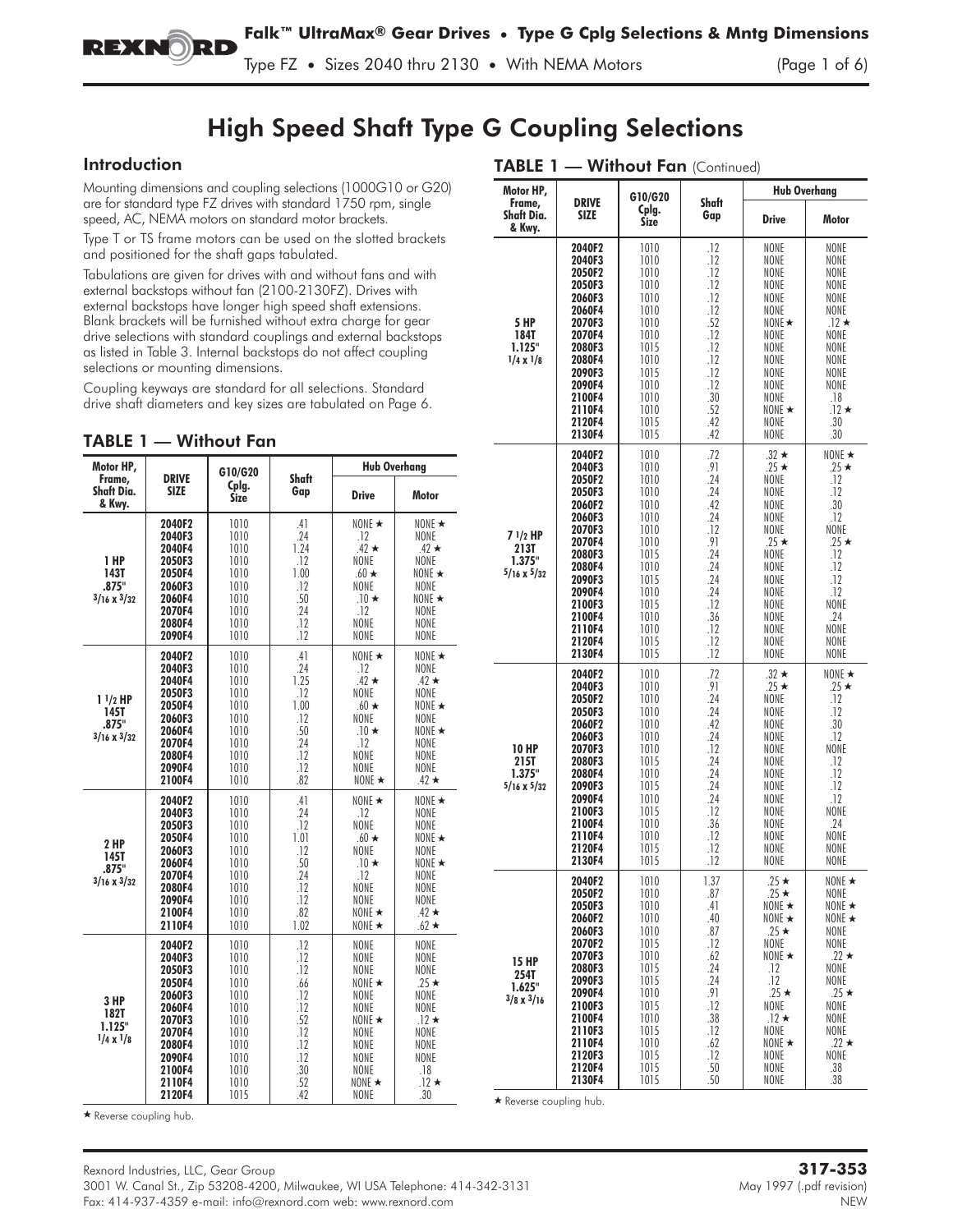(Page 2 of 6) Sizes 2040 thru 2130 **•** Type FZ **•** With NEMA Motors

#### TABLE 1 - Without Fan (Continued) Motor HP, Frame, Shaft Dia. & Kwy. DRIVE SIZE G10/G20 Cplg. Size Shaft Gap Hub Overhang Drive **Motor** 20 HP 256T 1.625" 3/8 x 3/16 **2040F2** 1010 1.37 .25  $\star$ <br>**2050F2** 1010 .87 .25  $\star$  $\star$  | NONE  $\star$ **2050F2** 1010 .87 .25  $\star$ <br>**2060F2** 1010 .40 NONE NONE **2060F2** 1010 .40 NONE -<br>**2060F3** 1010 .87 .25 \*  $\star$  | NONE  $\star$ 2060F3 1010 .87 .25 ★<br>2070F2 1015 .12 NONE NONE<br>NONF 2070F2 1015 .12 NONE<br>2070F3 1010 .62 NONE★ 2070F3 1010 .62 NONE<br>2080F2 1015 .24 NONE  $\star$  22  $\star$ 2080F2 | 1015 | .24 | NONE | .12 2080F3 1015 .24 .12 NONE<br>2090F3 1015 .24 .12 NONE 2090F3 1015 .24 .12 NONE<br>2100F3 1015 .12 NONE NONE 2100F3 1015 .12 NONE<br>2100F4 1010 .39 .12★ 2100F4 | 1010 | .39 | .12 ★<br>2110F3 | 1015 | .12 | NONE NONE<br>NONE 2110F3 1015 12 NONE<br>2110F4 1010 .62 NONE★ 2110F4 1010 .62 NONE -<br>2120F3 1015 .12 NONE  $\star$  22  $\star$ 2120F3 1015 .12 NONE NONE<br>2120F4 1015 .50 NONE .38 **2120F4** 1015 .50 NONE .38<br>**2130F4** 1015 .50 NONE .38 2130F4 25 HP 284T 1.875" 1/2 x 1/4 **2040F2** 1010 74 .34  $\star$ <br>**2050F2** 1010 .24 .12  $\star$  NONE  $\star$ 2050F2 1010 .24 .12 NONE **2060F2** 1010 .40 NONE  $\star$ <br>**2060F3** 1010 .27 NONE  $\star$  $\star$  NONE  $\star$ 2060F3 1010 .27 NONE ★<br>2070F2 1015 .12 NONE NONE<br>NONE 2070F2 1015 .12 NONE NONE 2070F3 1010 .12 NONE NONE<br>2080F2 1015 .12 NONE NONE 2080F2 1015 .12 NONE NONE **2080F3** 1015 .24 NONE .12<br>**2090F3** 1015 .24 NONE .12 2090F3 1015 .24 NONE .12 2100F3 1015 .12 NONE NONE 2100F4 | 1010 | .12 | NONE | NONE 2110F3 | 1015 | .12 | NONE | NONE 2110F4 | 1010 | .12 | NONE | NONE 2120F3 1015 .12 NONE NONE 2120F4 | 1015 | .12 | NONE | NONE 2130F3 1015 .12 NONE NONE 2130F4 | 1015 | .12 | NONE | NONE 25 HP 284TS 1.625"  $3/8 \times 3/16$ **2040F2** 1010 .87 .25  $\star$  NONE  $2050F2$  1010 .40 NONE  $\star$  $NONF$   $\star$ **2060F2** 1010 1.12 NONE ★<br>**2060F3** 1010 41 NONE ★ NONE  $\star$ **2060F3** 1010 41 NONE  $\star$ <br>**2070F2** 1015 62 NONE  $\star$  $\star$  | NONE  $\star$ 2070F2 1015 62 MONE  $\star$  NONE **2070F3** 1010 1.36 24  $\star$  $24 \star$  NONE  $\star$ **2080F2** 1015 62 NONE  $\star$  **2080F3** 1015 100 NONE  $2080F3$  | 1015 | 1.00 | NONE $\star$  .38 2090F3 1015 1.00 NONE★<br>2100F3 1015 .88 NONE★ .38 2100F3 1015 .88 NONE<br>2100F4 1010 .12 NONE .25<br>NONE 2100F4 1010 .12 NONE<br>2110F3 1015 .88 NONE★ 2110F3 1015 88 NONE .25<br>NONE 2110F4 1010 .12 NONE<br>2120F3 1015 .62 NONE★ **2120F3** 1015 .62 NONE  $\star$ <br>**2120F4** 1015 1.24 NONE  $\star$  NONE **2120F4** 1015 1.24 NONE  $\star$ <br>**2130F3** 1015 62 NONE  $\star$  $\star$  .12  $\star$ **2130F3** 1015 .62 NONE  $\star$ <br>**2130F4** 1015 1.24 NONE  $\star$  NONE 2130F4  $\star$  .12  $\star$ 30 HP 286T 1.875" 1/2 x 1/4 **2040F2** 1010 .74 .34  $\star$  **2050F2** 1010 .24 .12  $\star$  NONE  $\star$ 2050F2 1010 .24 .12 NONE<br>2060F2 1010 .40 NONE★ NONE  $2060F2$  1010 .40 NONE  $\star$ <br>2060F3 1010 .27 NONE  $\star$  $\star$  NONE  $\star$ 2060F3 1010 .27 NONE<br>2070F2 1015 .12 NONE NONE<br>NONE 2070F2 1015 .12 NONE NONE<br>2070F3 1010 .12 NONE NONE 2070F3 1010 .12 NONE NONE 2080F2 | 1015 | 12 | NONE | NONE<br>2080F3 | 1015 | 24 | NONE | 12 2080F3 | 1015 | 24 | NONE | .12<br>2090F2 | 1020 | 12 | NONE | NONE **2090F2** 1020 12<br>**2090F3** 1015 .24 NONE 12 2090F3 1015 .24 NONE .12 2100F3 | 1015 | .12 | NONE | NONE 2100F4 1010 .12 NONE NONE NONE<br>2110F3 1015 .12 NONE NONE 2110F3 1015 .12 NONE NONE 2110F4 | 1010 | .12 | NONE | NONE 2120F3 1015 .12 NONE NONE 2120F4 | 1015 | .12 | NONE | NONE 2130F3 | 1015 | .12 | NONE | NONE 2130F4 | 1015 | .12 | NONE | NONE

|                                                     |                                                                                                                                                                                  |                                                                                                                                              | TABLE 1 - Without Fan (Continued)                                                                                                |                                                                                                                                                                                                                                                                    |                                                                                                                                                                                               |  |
|-----------------------------------------------------|----------------------------------------------------------------------------------------------------------------------------------------------------------------------------------|----------------------------------------------------------------------------------------------------------------------------------------------|----------------------------------------------------------------------------------------------------------------------------------|--------------------------------------------------------------------------------------------------------------------------------------------------------------------------------------------------------------------------------------------------------------------|-----------------------------------------------------------------------------------------------------------------------------------------------------------------------------------------------|--|
| Motor HP,                                           |                                                                                                                                                                                  | G10/G20                                                                                                                                      |                                                                                                                                  | <b>Hub Overhang</b>                                                                                                                                                                                                                                                |                                                                                                                                                                                               |  |
| Frame,<br>Shaft Dia.<br>& Kwy.                      | <b>DRIVE</b><br><b>SIZE</b>                                                                                                                                                      | Cplg.<br>Size                                                                                                                                | Shaft<br>Gap                                                                                                                     | <b>Drive</b>                                                                                                                                                                                                                                                       | Motor                                                                                                                                                                                         |  |
| 30 HP<br>286TS<br>1.625"<br>$3/8 \times 3/16$       | 2040F2<br>2050F2<br>2060F2<br>2060F3<br>2070F2<br>2070F3<br>2080F2<br>2080F3<br>2090F2<br>2090F3<br>2100F3<br>2100F4<br>2110F3<br>2110F4<br>2120F3<br>2120F4<br>2130F3<br>2130F4 | 1010<br>1010<br>1010<br>1010<br>1015<br>1010<br>1015<br>1015<br>1020<br>1015<br>1015<br>1010<br>1015<br>1010<br>1015<br>1015<br>1015<br>1015 | .87<br>.40<br>1.12<br>.41<br>.62<br>1.36<br>.62<br>1.00<br>.12<br>1.00<br>.88<br>.12<br>.88<br>.12<br>.62<br>1.24<br>.62<br>1.24 | $.25 \star$<br>NONE $\star$<br>NONE $\star$<br>NONE $\star$<br>NONE $\star$<br>$.24 \star$<br>NONE $\star$<br>NONE $\star$<br>NONE<br>NONE $\star$<br>NONE $\star$<br>NONE<br>NONE $\star$<br>NONE<br>NONE $\star$<br>NONE $\star$<br>NONE $\star$<br>NONE $\star$ | NONE<br>NONE $\star$<br>NONE $\star$<br>NONE $\star$<br>NONE<br>NONE $\star$<br><b>NONE</b><br>.38<br>NONE<br>.38<br>.25<br>NONE<br>.25<br>NONE<br>NONE<br>$.12 \star$<br>NONE<br>.12 $\star$ |  |
| 40 HP<br>324T<br>2.125"<br>$1/2 \times 1/4$         | 2050F2<br>2060F2<br>2070F2<br>2070F3<br>2080F2<br>2080F3<br>2090F2<br>2090F3<br>2100F3<br>2110F3<br>2110F4<br>2120F3<br>2120F4<br>2130F3<br>2130F4                               | 1010<br>1015<br>1010<br>1015<br>1015<br>1015<br>1020<br>1015<br>1015<br>1015<br>1015<br>1015<br>1015<br>1015<br>1015                         | .24<br>.12<br>.12<br>.12<br>.24<br>.24<br>.12<br>.24<br>.12<br>.12<br>.12<br>.12<br>.12<br>.12<br>.12                            | .12<br>NONE<br>NONE<br>NONE<br>NONE<br>.12<br><b>NONE</b><br>.12<br>NONE<br>NONE<br>NONE<br>NONE<br>NONE<br>NONE<br>NONE                                                                                                                                           | NONE<br>NONE<br>NONE<br>NONE<br>.12<br>NONE<br><b>NONE</b><br>NONE<br><b>NONE</b><br>NONE<br>NONE<br>NONE<br>NONE<br>NONE<br>NONE                                                             |  |
| <b>40 HP</b><br>324TS<br>1.875"<br>$1/2 \times 1/4$ | 2050F2<br>2060F2<br>2070F2<br>2070F3<br>2080F2<br>2080F3<br>2090F2<br>2090F3<br>2100F3<br>2110F3<br>2110F4<br>2120F3<br>2120F4<br>2130F3<br>2130F4                               | 1010<br>1010<br>1015<br>1010<br>1015<br>1015<br>1020<br>1015<br>1015<br>1015<br>1015<br>1015<br>1015<br>1015<br>1015                         | 1.12<br>.62<br>.12<br>.41<br>.12<br>.62<br>.24<br>.62<br>.38<br>.38<br>1.12<br>.12<br>1.12<br>.12<br>1.12                        | NONE $\star$<br>NONE $\star$<br>NONE<br>NONE $\star$<br><b>NONE</b><br>NONE $\star$<br>NONE<br>NONE $\star$<br>NONE<br><b>NONE</b><br>NONE $\star$<br>NONE<br>NONE $\star$<br>NONE<br>NONE $\star$                                                                 | NONE $\star$<br>NONE<br>NONE<br>NONE $\star$<br>NONE<br>NONE<br>.12<br>NONE<br>.24<br>.24<br>NONE $\star$<br>NONE<br>NONE $\star$<br>NONE<br>NONE $\star$                                     |  |
| 50 HP<br>326T<br>2.125"<br>$1/2 \times 1/4$         | 2050F2<br>2060F2<br>2070F2<br>2080F2<br>2080F3<br>2090F2<br>2090F3<br>2100F2<br>2100F3<br>2110F3<br>2120F3<br>2120F4<br>2130F3<br>2130F4                                         | 1015<br>1015<br>1015<br>1015<br>1015<br>1020<br>1015<br>1020<br>1015<br>1015<br>1015<br>1015<br>1015<br>1015                                 | .24<br>.12<br>.12<br>.24<br>.24<br>.12<br>.24<br>.12<br>.12<br>.12<br>.12<br>.12<br>.12<br>.12                                   | .12<br><b>NONE</b><br>NONE<br><b>NONE</b><br>.12<br>NONE<br>.12<br><b>NONE</b><br><b>NONE</b><br><b>NONE</b><br><b>NONE</b><br><b>NONE</b><br><b>NONE</b><br><b>NONE</b>                                                                                           | <b>NONE</b><br>NONE<br>NONE<br>.12<br>NONE<br>NONE<br>NONE<br>NONE<br>NONE<br>NONE<br><b>NONE</b><br><b>NONE</b><br>NONE<br>NONE                                                              |  |

**REXNORD** 

\* Reverse coupling hub.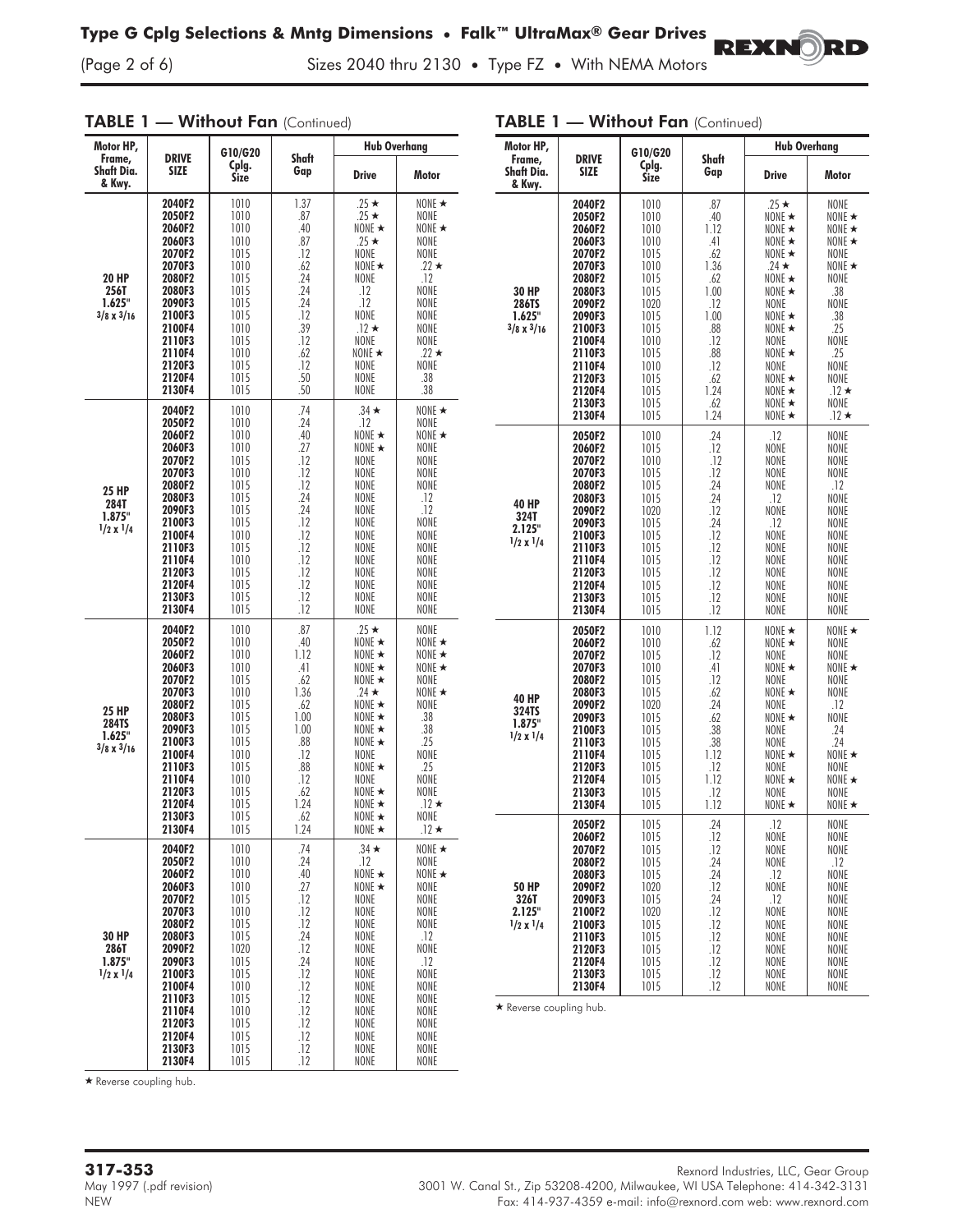

Type FZ • Sizes 2040 thru 2130 • With NEMA Motors

| IADLE<br><b>VVIIIIOUI FUII</b> (Continuea)          |                                                                                                                                          |                                                                                                              |                                                                                                   |                                                                                                                                                              |                                                                                                                            |  |
|-----------------------------------------------------|------------------------------------------------------------------------------------------------------------------------------------------|--------------------------------------------------------------------------------------------------------------|---------------------------------------------------------------------------------------------------|--------------------------------------------------------------------------------------------------------------------------------------------------------------|----------------------------------------------------------------------------------------------------------------------------|--|
| Motor HP,                                           | <b>DRIVE</b>                                                                                                                             | G10/G20                                                                                                      | <b>Shaft</b>                                                                                      | <b>Hub Overhang</b>                                                                                                                                          |                                                                                                                            |  |
| Frame,<br>Shaft Dia.<br>& Kwy.                      | <b>SIZE</b>                                                                                                                              | Cplg.<br>Size                                                                                                | Gap                                                                                               | <b>Drive</b>                                                                                                                                                 | Motor                                                                                                                      |  |
| <b>50 HP</b><br>326TS<br>1.875"<br>$1/2 \times 1/4$ | 2050F2<br>2060F2<br>2070F2<br>2080F2<br>2080F3<br>2090F2<br>2090F3<br>2100F2<br>2100F3<br>2110F3<br>2120F3<br>2120F4<br>2130F3<br>2130F4 | 1010<br>1010<br>1015<br>1015<br>1015<br>1020<br>1015<br>1020<br>1015<br>1015<br>1015<br>1015<br>1015<br>1015 | 1.12<br>.62<br>.12<br>.12<br>.62<br>.24<br>.62<br>.24<br>.38<br>.38<br>.12<br>1.12<br>.12<br>1.12 | NONE $\star$<br>NONE $\star$<br>NONE<br>NONE<br>NONE $\star$<br>NONE<br>NONE $\star$<br>NONE<br>NONE<br>NONE<br>NONE<br>NONE $\star$<br>NONE<br>NONE $\star$ | NONE *<br>NONE<br>NONE<br>NONE<br>NONE<br>.12<br>NONE<br>.12<br>.24<br>.24<br>NONE<br>NONE $\star$<br>NONE<br>NONE $\star$ |  |
| 60 HP<br>364T<br>2.375"<br>$5/8 \times 5/16$        | 2060F2<br>2070F2<br>2080F2<br>2080F3<br>2090F2<br>2090F3<br>2100F2<br>2100F3<br>2110F3<br>2120F3<br>2120F4<br>2130F3<br>2130F4           | 1015<br>1015<br>1015<br>1015<br>1020<br>1015<br>1020<br>1015<br>1015<br>1015<br>1015<br>1015<br>1015         | .12<br>.12<br>.12<br>.12<br>.12<br>.12<br>.12<br>.12<br>.12<br>.12<br>.12<br>.12<br>.12           | NONE<br>NONE<br>NONE<br>NONE<br>NONE<br>NONE<br>NONE<br>NONE<br>NONE<br>NONE<br>NONE<br>NONE<br>NONE                                                         | NONE<br>NONE<br>NONE<br>NONE<br>NONE<br>NONE<br>NONE<br>NONE<br>NONE<br>NONE<br>NONE<br>NONE<br>NONE                       |  |
| 60 HP<br>364TS<br>1.875"<br>$1/2 \times 1/4$        | 2060F2<br>2070F2<br>2080F2<br>2080F3<br>2090F2<br>2090F3<br>2100F2<br>2100F3<br>2110F3<br>2120F3<br>2120F4<br>2130F3<br>2130F4           | 1010<br>1015<br>1015<br>1015<br>1020<br>1015<br>1020<br>1015<br>1015<br>1015<br>1015<br>1015<br>1015         | .62<br>.12<br>.12<br>.62<br>.24<br>.62<br>.24<br>.38<br>.38<br>.12<br>1.12<br>.12<br>1.12         | NONE $\star$<br>NONE<br><b>NONE</b><br>NONE $\star$<br>NONE<br>NONE<br>NONE<br>NONE<br>NONE<br>NONE<br>NONE $\star$<br>NONE<br>NONE $\star$                  | NONE<br>NONE<br>NONE<br>NONE<br>.12<br>NONE<br>.12<br>.26<br>.26<br>NONE<br>NONE $\star$<br>NONE<br>NONE $\star$           |  |
| <b>75 HP</b><br>365T<br>2.375"<br>$5/8 \times 5/16$ | 2060F2<br>2070F2<br>2080F2<br>2090F2<br>2090F3<br>2100F2<br>2100F3<br>2110F2<br>2110F3<br>2120F3<br>2130F3<br>2130F4                     | 1015<br>1015<br>1015<br>1020<br>1015<br>1020<br>1015<br>1025<br>1015<br>1015<br>1015<br>1015                 | .12<br>.12<br>.12<br>.12<br>.12<br>.12<br>.12<br>.18<br>.12<br>.12<br>.12<br>.12                  | NONE<br>NONE<br>NONE<br>NONE<br>NONE<br>NONE<br>NONE<br>NONE<br>NONE<br>NONE<br>NONE<br>NONE                                                                 | NONE<br>NONE<br>NONE<br>NONE<br>NONE<br>NONE<br>NONE<br>NONE<br>NONE<br>NONE<br>NONE<br>NONE                               |  |
| 75 HP<br>365TS<br>1.875"<br>$1/2 \times 1/4$        | 2060F2<br>2070F2<br>2080F2<br>2090F2<br>2090F3<br>2100F2<br>2100F3<br>2110F2<br>2110F3<br>2120F3<br>2130F3<br>2130F4                     | 1010<br>1015<br>1015<br>1020<br>1015<br>1020<br>1015<br>1025<br>1015<br>1015<br>1015<br>1015                 | .62<br>.12<br>.12<br>.24<br>.62<br>.24<br>.38<br>.18<br>.38<br>.12<br>.12<br>1.12                 | NONE $\star$<br><b>NONE</b><br>NONE<br>NONE<br>NONE $\star$<br><b>NONE</b><br>NONE<br>NONE<br>NONE<br>NONE<br>NONE<br>NONE $\star$                           | NONE<br>NONE<br>NONE<br>.12<br>NONE<br>.12<br>.26<br>NONE<br>.26<br>NONE<br>NONE<br>NONE $\star$                           |  |

# TABLE 1 — Without Fan (Continued)

# TABLE 1 - Without Fan (Continued)

| Motor HP,                                             |                                                                                                            | G10/G20                                                                              |                                                                             | <b>Hub Overhang</b>                                                                                           |                                                                                                  |  |
|-------------------------------------------------------|------------------------------------------------------------------------------------------------------------|--------------------------------------------------------------------------------------|-----------------------------------------------------------------------------|---------------------------------------------------------------------------------------------------------------|--------------------------------------------------------------------------------------------------|--|
| Frame,<br><b>Shaft Dia.</b><br>& Kwy.                 | <b>DRIVE</b><br>SIZE                                                                                       | Cplg.<br><b>Size</b>                                                                 | Shaft<br>Gap                                                                | <b>Drive</b>                                                                                                  | Motor                                                                                            |  |
| 100 HP<br>404T<br>2.875"<br>$3/4 \times 3/8$          | 2070F2<br>2080F2<br>2090F2<br>2100F2<br>2100F3<br>2110F2<br>2110F3<br>2120F2<br>2120F3<br>2130F3           | 1020<br>1020<br>1020<br>1020<br>1020<br>1025<br>1020<br>1025<br>1020<br>1020         | .12<br>.12<br>.12<br>.12<br>.12<br>.18<br>.12<br>.18<br>.12<br>.12          | NONE<br>NONE<br>NONE<br>NONE<br>NONE<br>NONE<br>NONE<br>NONE<br>NONE<br>NONE                                  | NONE<br>NONE<br>NONE<br>NONE<br>NONE<br>NONE<br>NONE<br>NONE<br>NONE<br>NONE                     |  |
| 100 HP<br>404TS<br>2.125"<br>$1/2 \times 1/4$         | 2070F2<br>2080F2<br>2090F2<br>2100F2<br>2100F3<br>2110F2<br>2110F3<br>2120F2<br>2120F3<br>2130F3           | 1015<br>1015<br>1020<br>1020<br>1015<br>1025<br>1015<br>1025<br>1015<br>1015         | .74<br>.62<br>.38<br>.12<br>1.12<br>.18<br>1.12<br>.18<br>.88<br>.88        | .62<br>NONE $\star$<br>NONE<br>NONE<br>NONE<br>NONE<br>NONE $\star$<br>NONE<br>NONE $\star$<br>NONE $\star$   | <b>NONE</b><br>NONE<br>.26<br>NONE<br>NONE<br>NONE<br>NONE $\star$<br>NONE<br>.25<br>.25         |  |
| 125 HP<br>405T<br>2.875"<br>$3/4 \times 3/8$          | 2070F2<br>2080F2<br>2090F2<br>2100F2<br>2100F3<br>2110F2<br>2110F3<br>2120F2<br>2120F3<br>2130F2<br>2130F3 | 1020<br>1020<br>1020<br>1020<br>1020<br>1025<br>1020<br>1025<br>1020<br>1025<br>1020 | .12<br>.12<br>.12<br>.12<br>.12<br>.18<br>.12<br>.18<br>.12<br>.38<br>.12   | NONE<br>NONE<br>NONE<br>NONE<br>NONE<br>NONE<br>NONE<br>NONE<br>NONE<br>NONE<br>NONE                          | NONE<br>NONE<br>NONE<br>NONE<br>NONE<br>NONE<br>NONE<br>NONE<br>NONE<br>.20<br>NONE              |  |
| 125 HP<br>405TS<br>2.125"<br>$1/2 \times 1/4$         | 2070F2<br>2080F2<br>2090F2<br>2100F2<br>2100F3<br>2110F2<br>2110F3<br>2120F2<br>2120F3<br>2130F2<br>2130F3 | 1015<br>1015<br>1020<br>1020<br>1020<br>1025<br>1015<br>1025<br>1015<br>1025<br>1015 | .74<br>.62<br>.38<br>.12<br>1.12<br>.18<br>1.12<br>.18<br>.88<br>.18<br>.88 | .62<br>NONE ★<br>NONE<br>NONE<br>NONE<br>NONE<br>NONE $\star$<br>NONE<br>NONE $\star$<br>NONE<br>NONE $\star$ | <b>NONE</b><br>NONE<br>.26<br>NONE<br>NONE<br>NONE<br>NONE $\star$<br>NONE<br>.24<br>NONE<br>.24 |  |
| <b>150 HP</b><br>444T<br>3.375"<br>$7/8 \times 7/16$  | 2080F2<br>2090F2<br>2100F2<br>2110F2<br>2110F3<br>2120F2<br>2120F3<br>2130F2<br>2130F3                     | 1025<br>1025<br>1025<br>1025<br>1025<br>1025<br>1025<br>1025<br>1025                 | .19<br>.19<br>.19<br>.18<br>.51<br>.18<br>.18<br>.18<br>.18                 | NONE<br>NONE<br>NONE<br>NONE<br>.32<br>NONE<br>NONE<br>NONE<br><b>NONE</b>                                    | NONE<br>NONE<br>NONE<br>NONE<br>NONE<br>NONE<br>NONE<br>NONE<br>NONE                             |  |
| <b>150 HP</b><br>444TS<br>2.375"<br>$5/8 \times 5/16$ | 2080F2<br>2090F2<br>2100F2<br>2110F2<br>2110F3<br>2120F2<br>2120F3<br>2130F2<br>2130F3                     | 1015<br>1020<br>1020<br>1025<br>1015<br>1025<br>1015<br>1025<br>1015                 | .12<br>.37<br>.12<br>.18<br>.62<br>.18<br>.37<br>.18<br>.37                 | NONE<br>.25<br>NONE<br>NONE<br>NONE $\star$<br>NONE<br>.25<br>NONE<br>.25                                     | NONE<br>NONE<br><b>NONE</b><br><b>NONE</b><br>NONE<br>NONE<br>NONE<br><b>NONE</b><br>NONE        |  |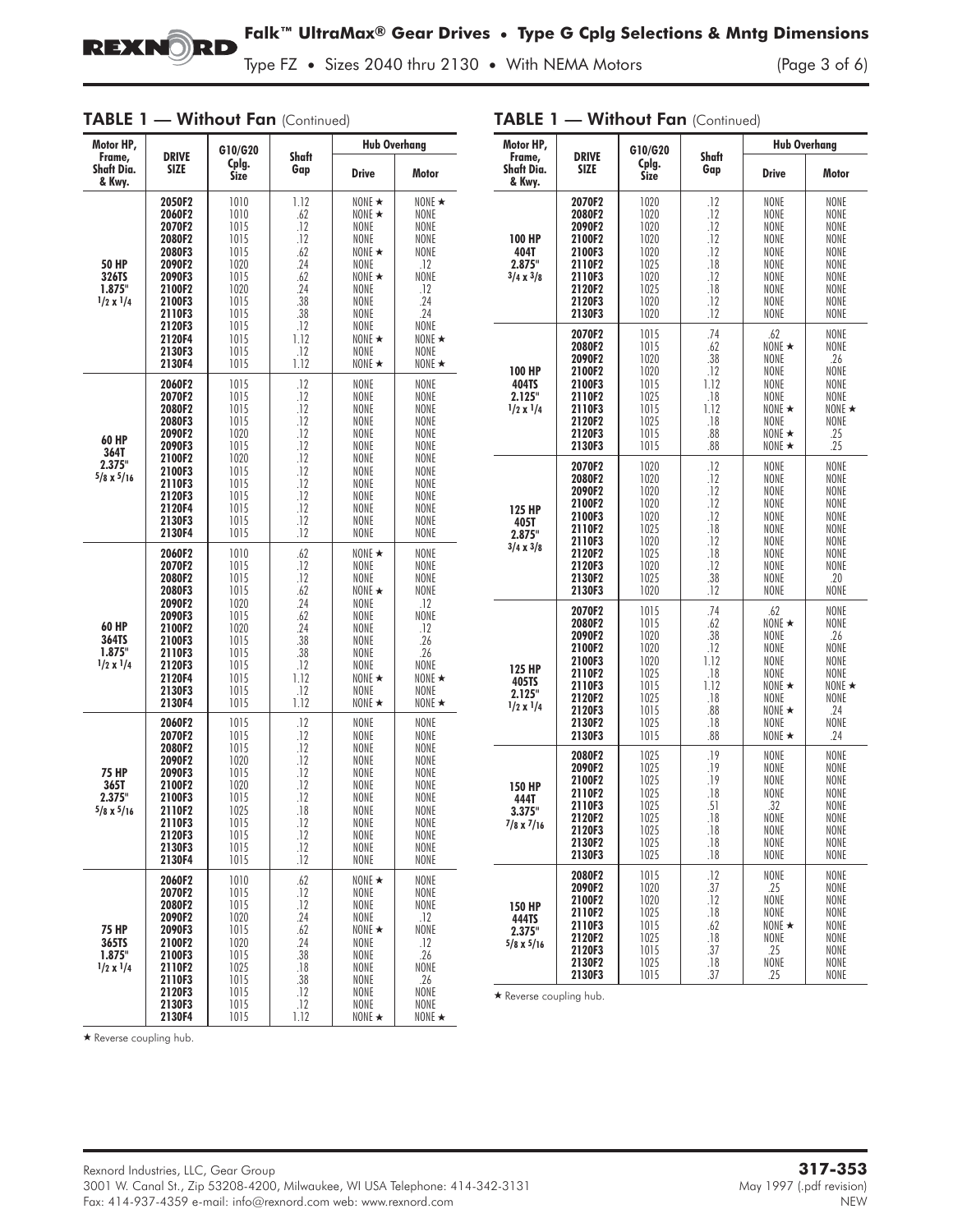Sizes 2040 thru 2130 • Type FZ • With NEMA Motors

|  |  |  |  |  | TABLE 1 - Without Fan (Continued) |
|--|--|--|--|--|-----------------------------------|
|--|--|--|--|--|-----------------------------------|

| Motor HP,                                      |                                                                                        | G10/G20                                                              |                                                             | <b>Hub Overhang</b>                                               |                                                                                                         |  |
|------------------------------------------------|----------------------------------------------------------------------------------------|----------------------------------------------------------------------|-------------------------------------------------------------|-------------------------------------------------------------------|---------------------------------------------------------------------------------------------------------|--|
| Frame,<br>Shaft Dia.<br>& Kwy.                 | <b>DRIVE</b><br>SIZE                                                                   | Cplg.<br>Size                                                        | Shaft<br>Gap                                                | <b>Drive</b>                                                      | Motor                                                                                                   |  |
| 200 HP<br>445T<br>3.375"<br>$7/8 \times 7/16$  | 2080F2<br>2090F2<br>2100F2<br>2110F2<br>2110F3<br>2120F2<br>2130F2<br>2130F3           | 1025<br>1025<br>1025<br>1025<br>1025<br>1025<br>1025<br>1025         | .19<br>.19<br>.19<br>.19<br>.51<br>.19<br>.19<br>.18        | NONE<br>NONE<br>NONE<br>NONE<br>.32<br>NONE<br>NONE<br>NONE       | NONE<br>NONE<br><b>NONE</b><br><b>NONE</b><br><b>NONE</b><br><b>NONE</b><br>NONE<br>NONE                |  |
| 200 HP<br>445TS<br>2.375"<br>$5/8 \times 5/16$ | 2080F2<br>2090F2<br>2100F2<br>2110F2<br>2110F3<br>2120F2<br>2120F3<br>2130F2<br>2130F3 | 1015<br>1020<br>1020<br>1025<br>1015<br>1025<br>1015<br>1025<br>1015 | .12<br>.37<br>.12<br>.19<br>.62<br>.19<br>.37<br>.19<br>.37 | NONE<br>.25<br>NONE<br>NONE<br>NONE<br>NONE<br>.25<br>NONE<br>.25 | <b>NONE</b><br>NONE<br><b>NONE</b><br><b>NONE</b><br>NONE<br><b>NONE</b><br><b>NONE</b><br>NONE<br>NONE |  |

TABLE 2 — With Fan

| Motor HP,                                              |                                                   | G10/G20                              |                                      | <b>Hub Overhang</b>                                                     |                                                                        |  |
|--------------------------------------------------------|---------------------------------------------------|--------------------------------------|--------------------------------------|-------------------------------------------------------------------------|------------------------------------------------------------------------|--|
| Frame,<br>Shaft Dia.<br>& Kwy.                         | <b>DRIVE</b><br><b>SIZE</b>                       | Cplg.<br><b>Size</b>                 | Shaft<br>Gap                         | <b>Drive</b>                                                            | <b>Motor</b>                                                           |  |
| 60 HP<br>364T<br>2.375"<br>$5/8 \times 5/16$           | 2060F2<br>2070F2                                  | 1015<br>1015                         | 1.56<br>1.13                         | $.44*$<br>NONE $\star$                                                  | NONE $\star$<br>NONE $\star$                                           |  |
| <b>60 HP</b><br>364TS<br>1.875"<br>$1/2 \times 1/4$    | 2060F2<br>2070F2                                  | 1010<br>1015                         | 2.12<br>2.01                         | $.70*$<br>$.35*$                                                        | $.38 \star$<br>$.53 \star$                                             |  |
| <b>75 HP</b><br>365T<br>2.375"<br>$5/8 \times 5/16$    | 2060F2<br>2070F2<br>2080F2<br>2090F2 <sup>+</sup> | 1015<br>1015<br>1015<br>1020         | 1.56<br>1.13<br>.12<br>1.05          | $.44 \star$<br>NONE $\star$<br>NONE<br>NONE $\star$                     | NONE $\star$<br>NONE $\star$<br><b>NONE</b><br>NONE $\star$            |  |
| <b>75 HP</b><br>365TS<br>1.875"<br>$1/2 \times 1/4$    | 2060F2<br>2070F2<br>2080F2<br>2090F2 <sup>+</sup> | 1020<br>1015<br>1015<br>1020         | 2.12<br>2.01<br>1.62<br>1.55         | $.70 \star$<br>$.35 \star$<br>$25 \star$<br>NONE $\star$                | $.38\star$<br>$.53 \star$<br>$.25 \star$<br>$.50 \star$                |  |
| 100 HP<br>404T<br>2.875"<br>$3/4 \times 3/8$           | 2070F2<br>2080F2<br>2090F2<br>2100F2<br>2100F3    | 1020<br>1020<br>1020<br>1020<br>1020 | 1.27<br>1.30<br>1.43<br>1.29<br>1.21 | $.69 \star$<br>$25 \star$<br>$.38 \star$<br>$25 \star$<br>$.62 \star$   | NONE<br>NONE $\star$<br>NONE $\star$<br>NONE $\star$<br><b>NONE</b>    |  |
| <b>100 HP</b><br>404TS<br>2.125"<br>$\frac{1}{2}x$ 1/4 | 2070F2<br>2080F2<br>2090F2<br>2100F2<br>2100F3    | 1025<br>1025<br>1025<br>1025<br>1020 | 2.77<br>2.83<br>2.58<br>2.46<br>1.92 | $1.19*$<br>$1.25 \star$<br>$1.00 \star$<br>$.88 \star$<br>$.62 \star$   | $.25 \star$<br>$.25 \star$<br>$.25 \star$<br>$.25 \star$<br>$25 \star$ |  |
| 125 HP<br>405T<br>2.875"<br>$3/4 \times 3/8$           | 2070F2<br>2080F2<br>2090F2<br>2100F2<br>2100F3    | 1020<br>1020<br>1020<br>1020<br>1020 | 1.27<br>1.30<br>1.43<br>1.29<br>1.21 | $.69 \star$<br>$.25 \star$<br>$.38 \star$<br>$.25 \star$<br>$.62 \star$ | NONE<br>NONE $\star$<br>NONE $\star$<br>NONE $\star$<br><b>NONE</b>    |  |

| Motor HP,                                                             |                                                                                        | G10/G20                                                              |                                                                     | <b>Hub Overhang</b>                                                                                                   |                                                                                                                                  |  |
|-----------------------------------------------------------------------|----------------------------------------------------------------------------------------|----------------------------------------------------------------------|---------------------------------------------------------------------|-----------------------------------------------------------------------------------------------------------------------|----------------------------------------------------------------------------------------------------------------------------------|--|
| Frame,<br>Shaft Dia.<br>& Kwv.                                        | <b>DRIVE</b><br><b>SIZE</b>                                                            | Cplg.<br><b>Size</b>                                                 | Shaft<br>Gap                                                        | <b>Drive</b>                                                                                                          | <b>Motor</b>                                                                                                                     |  |
| <b>125 HP</b><br>405TS<br>2.125''<br>$\frac{1}{2} \times \frac{1}{4}$ | 2070F2<br>2080F2<br>2090F2<br>2100F2<br>2100F3                                         | 1015<br>1025<br>1025<br>1025<br>1020                                 | 2.77<br>2.83<br>2.58<br>2.46<br>1.92                                | $1.19 \star$<br>$1.25 \star$<br>$1.00 \star$<br>$.88 \star$<br>$.62 \star$                                            | $25 \star$<br>$25 \star$<br>$.25 \star$<br>$25*$<br>$25 \star$                                                                   |  |
| <b>150 HP</b><br>444T<br>3.375"<br>$7/8 \times 7/16$                  | 2080F2<br>2090F2<br>2100F2<br>2110F3<br>2120F3<br>2130F3                               | 1025<br>1025<br>1025<br>1025<br>1025<br>1025                         | 2.01<br>1.76<br>1.64<br>1.76<br>1.76<br>1.76                        | $1.25 \star$<br>$1.00 \star$<br>$.88 \star$<br>$1.00 \star$<br>$1.00 \star$<br>$1.00 \star$                           | <b>NONE</b><br><b>NONF</b><br><b>NONE</b><br>NONE<br><b>NONE</b><br>NONE                                                         |  |
| <b>150 HP</b><br>444TS<br>2.375"<br>$5/8 \times 5/16$                 | 2080F2<br>2090F2<br>2100F2<br>2110F3<br>2120F3<br>2130F3                               | 1015<br>1025<br>1025<br>1015<br>1020<br>1020                         | 2.45<br>2.01<br>2.46<br>1.12<br>1.43<br>1.43                        | $1.12 \star$<br>$1.00 \star$<br>$.88 \star$<br>NONE $\star$<br>$.38 \star$<br>$.38 \star$                             | NONF $\star$<br>.25<br>$.25 \star$<br>NONF $\star$<br>NONE $\star$<br>NONE $\star$                                               |  |
| <b>200 HP</b><br>445T<br>3.375"<br>$7/8 \times 7/16$                  | 2080F2<br>2090F2<br>2100F2<br>2110F2<br>2110F3<br>2120F2<br>2120F3<br>2130F2<br>2130F3 | 1025<br>1025<br>1025<br>1025<br>1025<br>1025<br>1025<br>1025<br>1025 | 2.01<br>1.63<br>1.51<br>2.08<br>1.76<br>1.58<br>1.76<br>.19<br>1.76 | $1.25 \star$<br>$.87 \star$<br>$.75*$<br>$.75*$<br>$1.00 \star$<br>$25 \star$<br>$1.00 \star$<br>NONE<br>$1.00 \star$ | <b>NONE</b><br><b>NONE</b><br>NONE<br>NONE $\star$<br>NONE<br>NONF $\star$<br><b>NONE</b><br>NONE<br><b>NONE</b>                 |  |
| <b>200 HP</b><br>445TS<br>2.375"<br>$5/8 \times 5/16$                 | 2080F2<br>2090F2<br>2100F2<br>2110F2<br>2110F3<br>2120F2<br>2120F3<br>2130F2<br>2130F3 | 1015<br>1020<br>1020<br>1025<br>1015<br>1025<br>1020<br>1025<br>1020 | 2.45<br>1.88<br>2.08<br>2.20<br>1.12<br>1.83<br>1.43<br>.69<br>1.43 | $1.12 \star$<br>$.87 \star$<br>$.75*$<br>$.62 \star$<br>NONE $\star$<br>$.50*$<br>$.38 \star$<br>.50<br>$.38 \star$   | NONE $\star$<br>25<br>NONE $\star$<br>$.25 \star$<br>NONE $\star$<br>NONE $\star$<br>NONE $\star$<br><b>NONE</b><br>NONE $\star$ |  |

\* Reverse coupling hub.

† Requires 400T/TS frame blank bracket with 1.00" shim blocks.

# TABLE 2 - With Fan (Continued)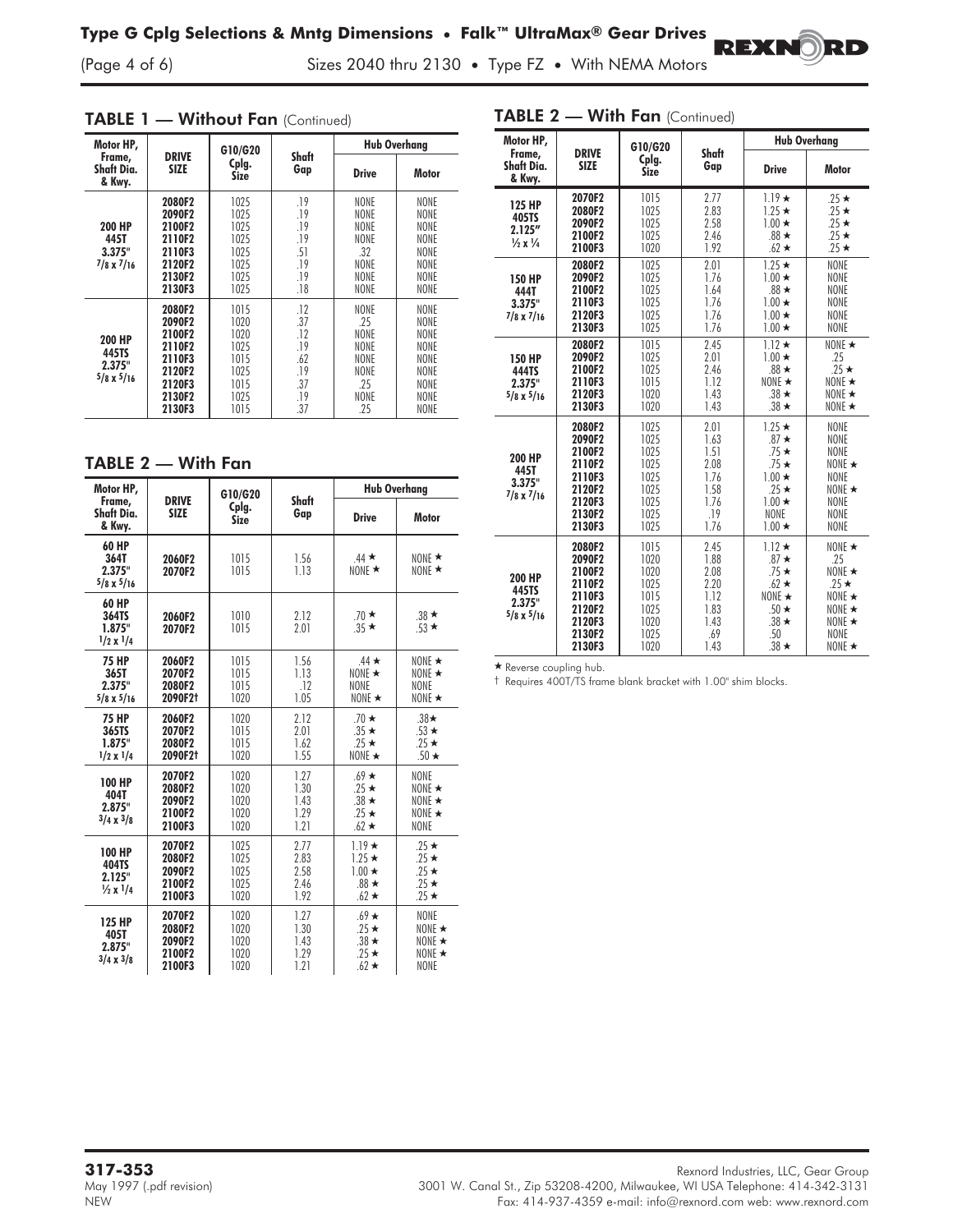

 $\overline{a}$ 

TABLE 3 — With External Backstop &

Type FZ • Sizes 2040 thru 2130 • With NEMA Motors

#### TABLE 3 — With External Backstop & Without Fan

| Motor HP,<br>Frame,                               | <b>DRIVE</b>                                                                 |                                                      | G10/G20                                                      | Shaft                                                | <b>Hub Overhang</b>                                                                                         |                                                              |
|---------------------------------------------------|------------------------------------------------------------------------------|------------------------------------------------------|--------------------------------------------------------------|------------------------------------------------------|-------------------------------------------------------------------------------------------------------------|--------------------------------------------------------------|
| Shaft Dia.<br>& Kwy.                              | <b>SIZE</b>                                                                  | <b>Backstop</b>                                      | Cplg.<br><b>Size</b>                                         | Gap                                                  | <b>Drive</b>                                                                                                | Motor                                                        |
| $11/2$ HP<br>145T<br>.875"<br>$3/16 \times 3/32$  | 2100F4                                                                       | #20                                                  | 1010                                                         | 1.06                                                 | NONE $\star$                                                                                                | $.66 \star$                                                  |
| 2 HP<br>145T<br>.875"<br>$3/16 \times 3/32$       | 2100F4<br>2110F4                                                             | #20<br>#20                                           | 1010<br>1015                                                 | 1.06<br>1.12                                         | NONE $\star$<br>NONE $\star$                                                                                | $.66*$<br>NONE $\star$                                       |
| 3 HP<br>182T<br>1.125"<br>$1/4 \times 1/8$        | 2100F4<br>2110F4<br>2120F4                                                   | #20<br>#20<br>#20                                    | 1010<br>1010<br>1015                                         | .56<br>.62<br>.22                                    | NONE $\star$<br>NONE $\star$<br>NONE                                                                        | $.16*$<br>$.22 \star$<br>.10                                 |
| <b>5 HP</b><br>184T<br>1.125"<br>$1/4 \times 1/8$ | 2100F4<br>2110F4<br>2120F4<br>2130F4                                         | #20<br>#20<br>#20<br>#20                             | 1010<br>1010<br>1015<br>1015                                 | .56<br>.56<br>.62<br>.22                             | NONE $\star$<br>NONE $\star$<br><b>NONE</b><br>NONE                                                         | $.16*$<br>$.22 \star$<br>.10<br>.10                          |
| 7 1/2 HP<br>213T<br>1.375"<br>$5/16 \times 5/32$  | 2100F3<br>2100F4<br>2110F4<br>2120F4<br>2130F4                               | #20<br>#20<br>#20<br>#20<br>#20                      | 1015<br>1010<br>1010<br>1015<br>1015                         | .12<br>.12<br>.12<br>.32<br>.32                      | NONE<br>NONE<br>NONE<br><b>NONE</b><br><b>NONE</b>                                                          | NONE<br>NONE<br>NONE<br>.20<br>.20                           |
| 10 HP<br>215T<br>1.375"<br>$5/16 \times 5/32$     | 2100F3<br>2100F4<br>2110F4<br>2120F4<br>2130F4                               | #20<br>#20<br>#20<br>#20<br>#20                      | 1015<br>1010<br>1010<br>1015<br>1015                         | .12<br>.12<br>.12<br>.32<br>.32                      | NONE<br>NONE<br>NONE<br>NONE<br>NONE                                                                        | NONE<br>NONE<br>NONE<br>.20<br>.20                           |
| 15 HP<br>254T<br>1.625"<br>$3/8 \times 3/16$      | 2100F3<br>2100F4<br>2110F3<br>2110F4<br>2120F3<br>2120F4<br>2130F4           | #20<br>#20<br>#20<br>#20<br>#20<br>#20<br>#20        | 1015<br>1010<br>1015<br>1010<br>1015<br>1015<br>1015         | .12<br>.56<br>.12<br>.62<br>.12<br>.25<br>.22        | NONE<br>NONE $\star$<br>NONE<br>NONE $\star$<br>NONE<br>NONE<br>NONE                                        | NONE<br>$.16*$<br>NONE<br>$.22 \star$<br>NONE<br>.12<br>.10  |
| 20 HP<br>256T<br>1.625"<br>$3/8 \times 3/16$      | 2100F3<br>2100F4<br>2110F3<br>2110F4<br>2120F3<br>2120F4<br>2130F4           | #20<br>#20<br>#20<br>#20<br>#20<br>#20<br>#20        | 1015<br>1010<br>1015<br>1010<br>1015<br>1015<br>1015         | .12<br>.57<br>.12<br>.62<br>.12<br>.25<br>.22        | NONE<br>NONE<br>NONE<br>NONE $\star$<br>NONE<br>NONE<br>NONE                                                | NONE<br>.16<br>NONE<br>$.22 \star$<br>NONE<br>.12<br>.10     |
| 25 HP<br>284T<br>1.875"<br>1/2 x 1/4              | 2100F3<br>2100F4<br>2110F3<br>2110F4<br>2120F3<br>2120F4<br>2130F3<br>2130F4 | #20<br>#20<br>#20<br>#20<br>#20<br>#20<br>#20<br>#20 | 1015<br>1010<br>1015<br>1010<br>1015<br>1015<br>1015<br>1015 | .12<br>.12<br>.12<br>.12<br>.12<br>.25<br>.12<br>.25 | NONE<br>NONE<br>NONE<br>NONE<br>NONE<br>.12<br>NONE<br>.12                                                  | NONE<br>NONE<br>NONE<br>NONE<br>NONE<br>NONE<br>NONE<br>NONE |
| 25 HP<br>284TS<br>1.625"<br>$3/8 \times 3/16$     | 2100F3<br>2100F4<br>2110F3<br>2110F4<br>2120F3<br>2120F4<br>2130F3<br>2130F4 | #20<br>#20<br>#20<br>#20<br>#20<br>#20<br>#20<br>#20 | 1015<br>1010<br>1015<br>1010<br>1015<br>1015<br>1015<br>1015 | .82<br>.12<br>.82<br>.24<br>.68<br>.94<br>.68<br>.94 | NONE $\star$<br>NONE<br>NONE $\star$<br>.12<br>NONE $\star$<br>NONE $\star$<br>NONE $\star$<br>NONE $\star$ | .20<br>NONE<br>.20<br>NONE<br>.06<br>.32<br>.06<br>.32       |
| 30 HP<br>286T<br>1.875"<br>$1/2 \times 1/4$       | 2100F3<br>2100F4<br>2110F3<br>2110F4<br>2120F3<br>2120F4<br>2130F3<br>2130F4 | #20<br>#20<br>#20<br>#20<br>#20<br>#20<br>#20<br>#20 | 1015<br>1010<br>1015<br>1010<br>1015<br>1015<br>1015<br>1015 | .12<br>.12<br>.12<br>.12<br>.12<br>.25<br>.12<br>.25 | <b>NONE</b><br>NONE<br>NONE<br>NONE<br>NONE<br>.12<br>NONE<br>.12                                           | NONE<br>NONE<br>NONE<br>NONE<br>NONE<br>NONE<br>NONE<br>NONE |

| <b>Without Fan</b> (Continued)                                                                                               |                                                                              |                                                      |                                                              |                                                       |                                                                                                             |                                                                                  |  |
|------------------------------------------------------------------------------------------------------------------------------|------------------------------------------------------------------------------|------------------------------------------------------|--------------------------------------------------------------|-------------------------------------------------------|-------------------------------------------------------------------------------------------------------------|----------------------------------------------------------------------------------|--|
| Motor HP.                                                                                                                    |                                                                              |                                                      | G10/G20                                                      |                                                       | <b>Hub Overhang</b>                                                                                         |                                                                                  |  |
| Frame,<br>Shaft Dia.<br>& Kwy.                                                                                               | <b>DRIVE</b><br><b>SIZE</b>                                                  | <b>Backstop</b>                                      | Cplg.<br>Size                                                | Shaft<br>Gap                                          | <b>Drive</b>                                                                                                | Motor                                                                            |  |
| <b>30 HP</b><br>286TS<br>1.625"<br>$3/8 \times 3/16$                                                                         | 2100F3<br>2100F4<br>2110F3<br>2110F4<br>2120F3<br>2120F4<br>2130F3<br>2130F4 | #20<br>#20<br>#20<br>#20<br>#20<br>#20<br>#20<br>#20 | 1015<br>1010<br>1015<br>1010<br>1015<br>1015<br>1015<br>1015 | .82<br>.12<br>.82<br>.24<br>.68<br>.94<br>.68<br>.94  | NONE $\star$<br>NONE<br>NONE $\star$<br>.12<br>NONE $\star$<br>NONE $\star$<br>NONE $\star$<br>NONE $\star$ | .20<br>NONE<br>.20<br>NONE<br>.06<br>.32<br>.06<br>.32                           |  |
| <b>40 HP</b><br>324T<br>2.125"<br>$1/2 \times 1/4$                                                                           | 2100F3<br>2110F3<br>2110F4<br>2120F3<br>2120F4<br>2130F3<br>2130F4           | #20<br>#20<br>#20<br>#20<br>#20<br>#20<br>#20        | 1015<br>1015<br>1015<br>1015<br>1015<br>1015<br>1015         | .12<br>.12<br>.12<br>.12<br>.12<br>.12<br>.12         | NONE<br>NONE<br>NONE<br>NONE<br>NONE<br>NONE<br>NONE                                                        | NONE<br>NONE<br>NONE<br>NONE<br>NONE<br>NONE<br>NONE                             |  |
| <b>40 HP</b><br>324TS<br>1.875"<br>$1/2 \times 1/4$                                                                          | 2100F3<br>2110F3<br>2110F4<br>2120F3<br>2120F4<br>2130F3<br>2130F4           | #20<br>#20<br>#20<br>#20<br>#20<br>#20<br>#20        | 1015<br>1015<br>1015<br>1015<br>1015<br>1015<br>1015         | .30<br>.30<br>1.00<br>.25<br>.62<br>.25<br>.62        | NONE<br>NONE<br>.50<br>NONE<br>.50<br>NONE<br>.50                                                           | .18<br>.18<br>.38<br>.12<br>NONE<br>.12<br>NONE                                  |  |
| <b>50 HP</b><br>326T<br>2.125"<br>$1/2 \times 1/4$                                                                           | 2100F2<br>2100F3<br>2110F3<br>2110F4<br>2120F3<br>2120F4<br>2130F3<br>2130F4 | #20<br>#20<br>#20<br>#20<br>#20<br>#20<br>#20<br>#20 | 1015<br>1015<br>1015<br>1015<br>1015<br>1015<br>1015<br>1015 | .12<br>.12<br>.12<br>.12<br>.12<br>.12<br>.12<br>.12  | NONE<br>NONE<br>NONE<br>NONE<br>NONE<br>NONE<br>NONE<br>NONE                                                | NONE<br>NONE<br>NONE<br>NONE<br>NONE<br>NONE<br>NONE<br>NONE                     |  |
| 2100F2<br>2100F3<br>2110F3<br>50 HP<br>326TS<br>2110F4<br>1.875"<br>2120F3<br>$1/2 \times 1/4$<br>2120F4<br>2130F3<br>2130F4 |                                                                              | #20<br>#20<br>#20<br>#20<br>#20<br>#20<br>#20<br>#20 | 1015<br>1015<br>1015<br>1015<br>1015<br>1015<br>1015<br>1015 | .12<br>.30<br>.30<br>1.00<br>.25<br>.62<br>.25<br>.62 | NONE<br>NONE<br>NONE<br>.50<br>NONE<br>.50<br>NONE<br>.50                                                   | NONE<br>.18<br>.18<br>.38<br>.12<br>NONE<br>.12<br>NONE                          |  |
| 60 HP<br>364T<br>2.375"<br>$5/8 \times 5/16$                                                                                 | 2100F2<br>2100F3<br>2110F3<br>2120F3<br>2120F4<br>2130F3<br>2130F4           | #20<br>#20<br>#20<br>#20<br>#20<br>#20<br>#20        | 1015<br>1015<br>1015<br>1015<br>1015<br>1015<br>1015         | .12<br>.12<br>.12<br>.12<br>.24<br>.12<br>.24         | NONE<br>NONE<br>NONE<br>NONE<br>.12<br>NONE<br>.12                                                          | NONE<br>NONE<br>NONE<br>NONE<br>NONE<br>NONE<br>NONE                             |  |
| 60 HP<br>364TS<br>1.875"<br>$1/2 \times 1/4$                                                                                 | 2100F2<br>2100F3<br>2110F3<br>2120F3<br>2120F4<br>2130F3<br>2130F4           | #20<br>#20<br>#20<br>#20<br>#20<br>#20<br>#20        | 1015<br>1015<br>1015<br>1015<br>1015<br>1015<br>1015         | 12<br>1.56<br>1.56<br>1.36<br>.62<br>1.36<br>.62      | NONE<br>NONE $\star$<br>NONE $\star$<br>NONE $\star$<br>.50<br>NONE $\star$<br>.50                          | NONE<br>$.44 \star$<br>$.44 \star$<br>$.24 \star$<br>NONE<br>$.24 \star$<br>NONE |  |
| <b>75 HP</b><br>365T<br>2.375"<br>$5/8 \times 5/16$                                                                          | 2100F2<br>2100F3<br>2110F2<br>2110F3<br>2120F3<br>2130F3<br>2130F4           | #20<br>#20<br>#20<br>#20<br>#20<br>#20<br>#20        | 1015<br>1015<br>1015<br>1015<br>1015<br>1015<br>1015         | .12<br>.12<br>.12<br>.12<br>.12<br>.12<br>.24         | NONE<br>NONE<br><b>NONF</b><br>NONE<br>NONE<br>NONE<br>.12                                                  | NONE<br>NONE<br>NONE<br>NONE<br>NONE<br>NONE<br>NONE                             |  |

\* Reverse coupling hub.

■ Use a #20 backstop with Sizes 2100FZ2, ratios 17.1:1-13:1; and 2110FZ2, ratios 25:1 & 31:1. NOTE: a #20 backstop is not available with Sizes 2120 & 2130FZ2.